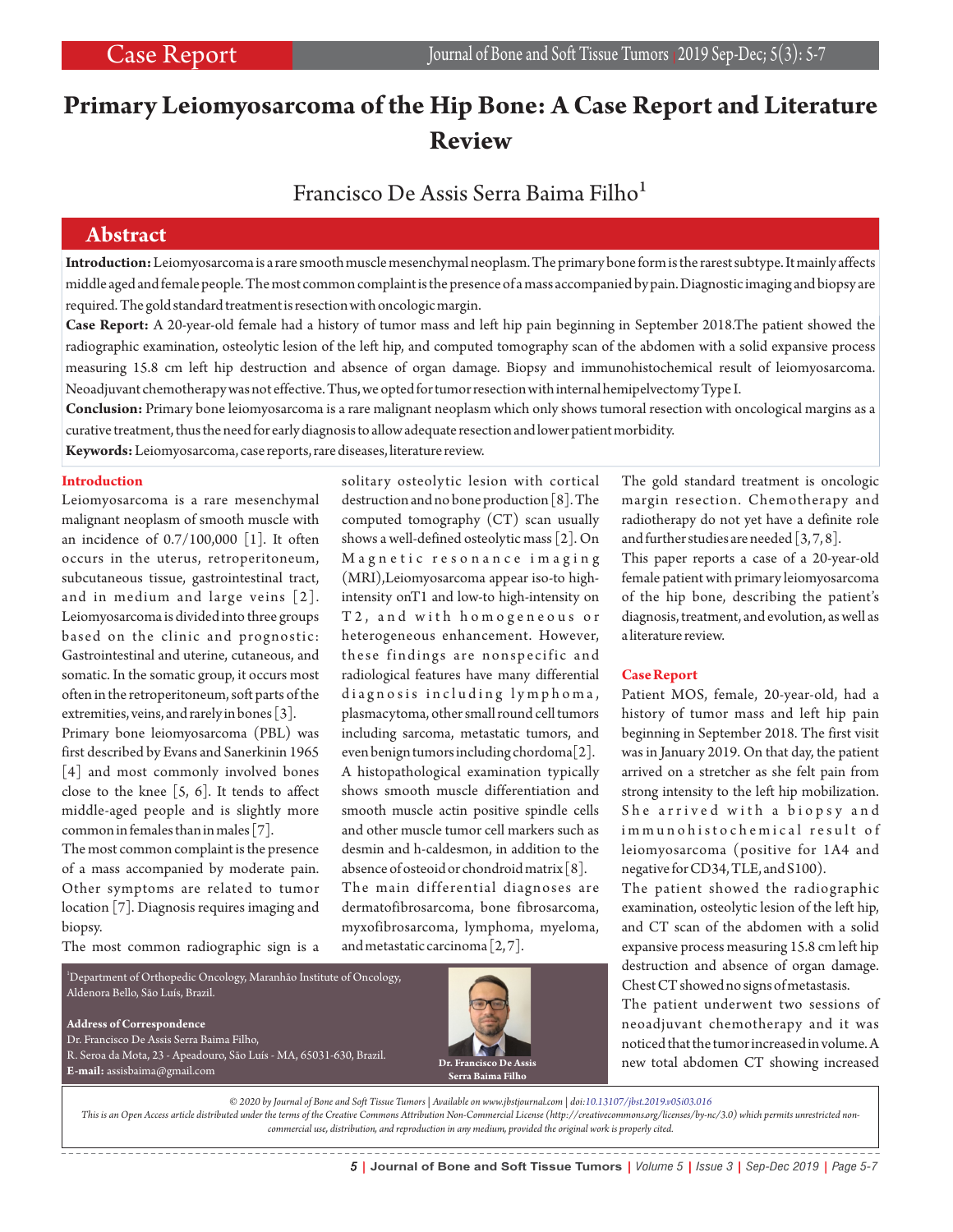

**Figure 1:** Computerized tomography image of bladder in F<mark>igure 2:</mark> Radiography of bladder in immediate postoperative anteroposterior Fi**gure 3:** Computerized tomography with post-operative axial view showing a large tumoral mass. view. axial cut in the bladder.

tumor mass  $(18 \text{ cm} \times 16.6 \text{ cm})$  (Fig. 1). Thus, we opted for tumor resection with internal hemipelvectomy Type I (Fig. 2 and 3).

The tumor was whitish and had an irregular, elastic-firm outer surface, measuring 19 cm × 16 cm  $\times$  9 cm, and weighing 1.880 kg(Fig. 4). The result of the histology was moderately undifferentiated Grade I leiomyosarcoma, without necrosis, focally compromised surgical margins.

The patient evolved well and is currently being programmed for radiotherapy due to margin contamination. The patient was instructed to sit down and perform exercises to gain range of motion in the left knee (with the help of the physiotherapy team) as tolerated from the fourth post-operative day



**Figure 4:**Presentation of the large tumor volume.

----------------------------------

(when discharged from the intensive care unit).

#### **Discussion**

PBL is a rare malignant tumor originating from smooth muscle cells. It is more common in middle-aged people and a little more frequent in females. According to the study by Mori et al., the most affected bone is the femur (50%), tibia (18.7%), and pelvic bones (14.6%) [3]. The case in the article is a 20 year-old patient with a tumor located in the pelvic bone (left hip).

With the literature review, it is clear that the diagnosis requires imaging (especially MRI) associated with histopathological and immunohistochemical examination. The main differential diagnoses are dermatofibrosarcoma, bone fibrosarcoma, myxofibrosarcoma, lymphoma, myeloma, and metastatic carcinoma [2,7].

In the study by Rekhi et al., the most common symptom was pain and, less frequently, edema and pathological fracture. The duration of symptoms before diagnosis ranged from3 months to 3 years [4]. In the present report, the symptoms were the presence of tumor and pain and 3 months passed before there was a diagnosis.

The gold standard treatment is surgical resection. Chemotherapy (neoadjuvant and adjuvant) and radiotherapy do not have a definite role yet and need further study. However, as the study by Potsi et al. cites, if resection has contaminated margins, radiotherapy is indicated [5]. As we have seen

in the reported case, the patient underwent two sessions of neoadjuvant chemotherapy, but the tumor increased in volume.

Leiomyosarcoma has a poor prognosis with a 35% survival rate. The most important prognostic factors associated with reduced survival rates are the presence of metastasis at diagnosis, tumor grade, age >40 years, tumor size >8 cm, presence of pathological fracture, amputation, contaminated resection margins, and poor response to preoperative chemotherapy. Therefore, radical surgery with negative margins represents the only curative option  $[3, 4, 7, 8]$ .

Local recurrence is relatively uncommon, while metastasis may occur in the early stages of the disease. The most frequent metastasis site is the lungs. Metastasis may occur to other bones, especially the axial skeleton. Less frequent to the liver, adrenal gland, kidney, lymph nodes, brain and skin [2,8].

Once metastasis is diagnosed and chemotherapy represents the main therapeutic option [8].

#### **Conclusion**

PBLis a rare malignant neoplasm which only shows tumoral resection with oncological margins as a curative treatment, thus the need for early diagnosis to allow adequate resection and lower patient morbidity. More studies are needed regarding chemotherapy and radiotherapy.

\_\_\_\_\_\_\_\_\_\_\_\_\_\_\_\_\_

# References

*1. Gordon RW, Tirumani SH, Kurra V, Shinagare AB, Jagannathan JP, Hornick JL, et al. MRI, MDCT features, and clinical outcome of extremity leiomyosarcomas: Experience in 47 patients. Skeletal Radiol2014;43:615- 22.*

*2. Tahara K, Yamashita K, Hiwatashi A, Togao O, Kikuchi K, Endo M, et al. MR imaging findings of a leiomyosarcoma of the thoracic spine: A case report. Clin Neuroradiol 2016;26:229-33.*

*3. Mori T, Nakayama R, Endo M, Hiraga H, Tomita M, Fukase N, et al. Fortyeight cases of leiomyosarcoma of bone in Japan: A multicenter study from the Japanese musculoskeletal oncology group. J Surg Oncol 2016;114:495-500.*

*4. Rekhi B, Kaur A, Puri A, Desai S, Jambhekar NA. Primary leiomyosarcoma of bone--a clinicopathologic study of 8 uncommon cases with immunohistochemical analysis and clinical outcomes. Ann Diagn*